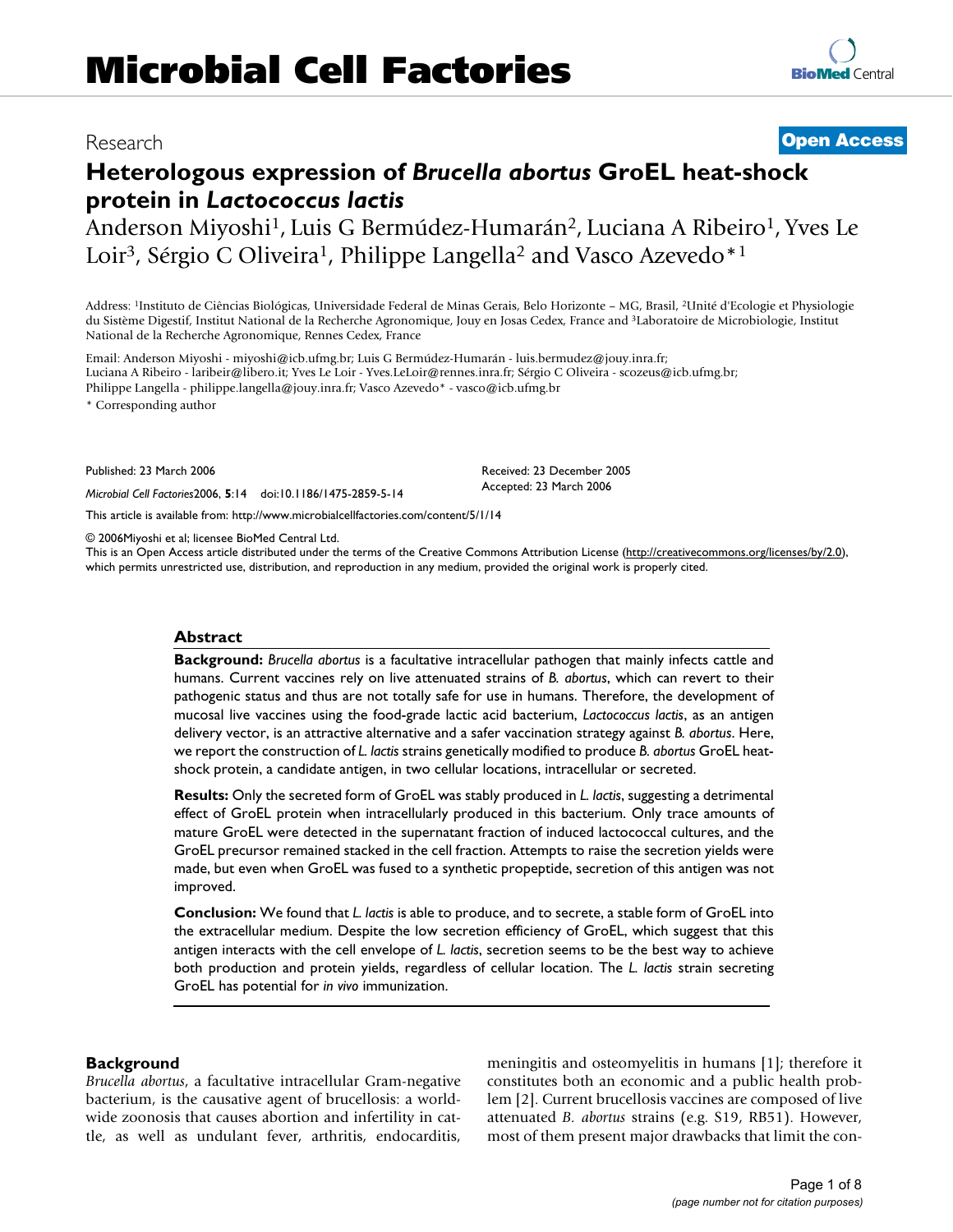| Strain/plasmid           | Relevant characteristics                                                                                                                                          | Source    |  |
|--------------------------|-------------------------------------------------------------------------------------------------------------------------------------------------------------------|-----------|--|
| <b>Bacterial strains</b> |                                                                                                                                                                   |           |  |
| E. coli TGI              | supE, hsd, $\Delta$ 5, thi, $\Delta$ (lac-proAB), F'(traD36 proAB-lacZ $\Delta$ M15)                                                                              | [50]      |  |
| L. lactis NZ9000         | L. lactis subsp. cremoris (derivative strain of MG1363, carrying nisRK genes on the chromosome)                                                                   | [51]      |  |
| Plasmids                 |                                                                                                                                                                   |           |  |
| pMal-GroEL               | pMal expression vector carrying the B. abortus groEL gene                                                                                                         | [17]      |  |
| pCYT:Nuc                 | pWV01/Cm <sup>r</sup> ; expression vector containing the fusion $rbs_{Usp45}$ : nucB, under the control of P <sub>nisA</sub>                                      | [34]      |  |
| pSEC:Nuc                 | pWV01/Cm <sup>r</sup> ; expression vector containing the fusion $rbs_{Usp45}::sp_{Usp45}::nuCB$ , under the control of $P_{nisA}$                                 | [34]      |  |
| pSEC:LEISS:Nuc           | pWV01/Cm <sup>r</sup> ; expression vector containing the fusion rbs <sub>Usb45</sub> :: Sp <sub>Usb45</sub> : LEISS::nucB, under the control of P <sub>nisA</sub> | [33]      |  |
| pCYT:groEL               | pWV01/Cm <sup>r</sup> ; plasmid containing the fusion rbs <sub>Usp45</sub> :: groEL, under the control of P <sub>nisA</sub>                                       | This work |  |
| pSEC:groEL               | pWV01/Cm <sup>r</sup> ; plasmid containing the fusion $rbs_{Usp45}::sp_{Usp45}::groEL$ , under the control of P <sub>nisA</sub>                                   | This work |  |
| pSEC:LEISS:groEL         | pWV01/Cm <sup>r</sup> ; plasmid containing the fusion rbs <sub>Usp45</sub> ::sp <sub>Usp45</sub> ::LEISS::groEL, under the control of P <sub>nisA</sub>           | This work |  |

|  |  | Table 1: Bacterial strains and plasmids used in this work |  |  |  |  |  |  |  |
|--|--|-----------------------------------------------------------|--|--|--|--|--|--|--|
|--|--|-----------------------------------------------------------|--|--|--|--|--|--|--|

trol of brucellosis: (i) they are pathogenic for humans; (ii) they cause abortion when administered to pregnant females; and (iii) they interfere with the diagnosis of infected animals [2-5]. There is thus a need for the development of more effective and safer vaccines to better control brucellosis.

Current strategies for the development of new vaccines against *B. abortus* have been based on the identification of immunodominant antigens able to elicit a cellular immune response [6-9], which is required to resist the intracellular location of this pathogen [10-12]. GroEL, a well-known heat-shock protein present in various pathogens, can elicit humoral and cellular immune responses in different host models [13-15]. Moreover, cattle and mice infected with *B. abortus* exhibit an immune response to GroEL [8,16,17]. Taken together, these observations suggest the potential of GroEL as a candidate antigen for the development of a brucellosis vaccine.

Recently, new strategies to develop vaccines against infectious diseases have been reported [18-20]. As most pathogenic microorganisms initiate infection through mucosal surfaces, recent approaches have focused on mucosal immunization [21]. A variety of live, attenuated-bacterial strains have been used as carriers to deliver foreign antigens to mammalian hosts [22-25]; however, they still retain invasiveness and virulence properties that limit their use in humans. Lactic acid bacteria (LAB) are promising candidates for the development of new, safe, mucosal vaccines, and different from attenuated pathogenic bacteria, they are food-grade, non-invasive and nonpathogenic organisms [26,27]. Mucosal immunization with genetically modified LAB to produce bacterial and viral antigens has been shown to elicit an immune response [28-32]. We have been particularly interested in the development of a new mucosal vaccine against brucellosis using *Lactococcus lactis*, the model LAB, as a delivery vector. Moreover, as *L. lactis* is a non-commensal and transient bacterium in the digestive tract, induction of immunotolerance to an *L. lactis-*associated antigen is diminished.

We previously reported targeted production (i.e. in the cytoplasm, in the cell wall or into the extracellular medium) of the immunogenic *B. abortus* ribosomal protein L7/L12 in *L. lactis* [33]. Oral administration of a *L. lactis* strain producing a cytoplasmic form of L7/L12 induced partial protection against this pathogen in mice [29]. We have now cloned the *B. abortus groEL* into three different nisin-inducible expression vectors [33,34] for production of GroEL in two cellular locations, intracellular and secreted. Only the secreted form of GroEL was stably produced in *L. lactis*. This new strain has potential for use in vaccination programs to prevent brucellosis.

#### **Results and discussion**

#### *Construction of recombinant L. lactis strains to produce either cytoplasmic or secreted forms of GroEL*

As the protective response depends on the antigen, the delivery system and the location of the antigen [25,[35,](#page-6-0)36], we evaluated the impact of *B. abortus* GroEL production by *L. lactis* in two different cellular locations, intracellular and secreted. Two expression vectors were initially constructed, pCYT:*groEL* and pSEC:*groEL* for cytoplasmic and secreted GroEL production, respectively. These plasmids are derived from two broad-host-range expression vectors, pCYT:Nuc and pSEC:Nuc (Table 1; [34]); pCYT:Nuc harbors a transcriptional fusion between the ribosome-binding site (RBS*usp*45) of the *usp45* gene [37] and the DNA sequence encoding the mature part of the staphylococcal nuclease, NucB [38] (Table 1), and pSEC:Nuc harbors a transcriptional fusion between RBS*usp*45 and the DNA sequence encoding the signal peptide (SP*usp*45) of Usp45 plus *nucB* (Table 1). In both cases, *nucB* expression is under the control of the nisin-inducible promoter, P*nisA* [39].

The vector to target GroEL protein in the cytoplasm of *L. lactis*, pCYT:*groEL*, was obtained as follows: A 1641-bp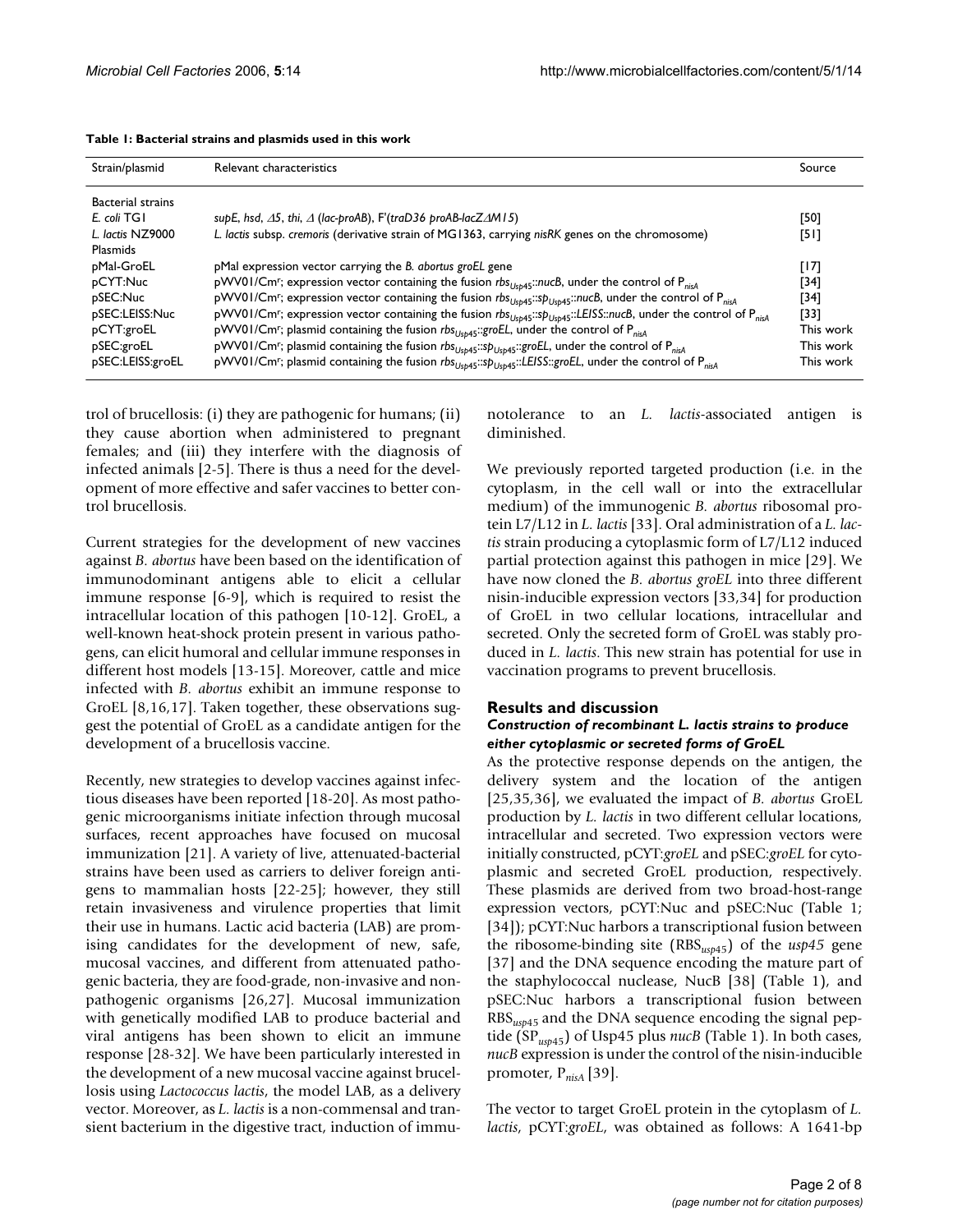

#### **Figure 1** Schematic representation of expression cassettes for controlled and targeted GroEL production in *L. lactis*

**Schematic representation of expression cassettes for controlled and targeted GroEL production in** *L. lactis.* **For** details of plasmid constructions, see the text and Table 1. P*nisA*: nisin-inducible promoter; *rbsUsp*45: ribosome binding site of Usp45 gene; *sp<sub>Usp45</sub>*: DNA sequence encoding the signal peptide of Usp45 gene; *LEISS*: DNA sequence encoding the LEISSTCDA synthetic propeptide; *groEL*: *B. abortus groEL* coding sequence (not to scale).

DNA fragment encoding GroEL was PCR-amplified from the vector pMal-GroEL (Table 1; [17]). Two oligonucleotides, containing two restriction sites, were designed on the basis of the genomic DNA sequence from the *B. abortus groEL* gene (Genbank accession number M82975): i) CTF*groEL* for the coding strand: 5'- GGATGCATGCT-GCAAAAGACGTA -3', in which the *Nsi*I site is underlined; and ii) CTR*groEL* for the complementary strand: 5'- CGGAATTCTTAGAAGTCCATGCC -3', in which the *Eco*RI site is underlined. The resulting amplified product was treated with *Nsi*I and *EcoR*I and then cloned into purified backbone isolated from *Nsi*I-*EcoR*I-cut pCYT:Nuc expression vector, replacing the DNA sequence encoding for NucB (Table 1; Figure 1A). To obtain the vector to target GroEL protein to the extracellular medium (i.e. secreted) of *L. lactis*, pSEC:*groEL*, the following procedures were adopted: The *groEL* gene was PCR amplified from pMal-GroEL (Table 1; [17]). The oligonucleotides were: i) SCF-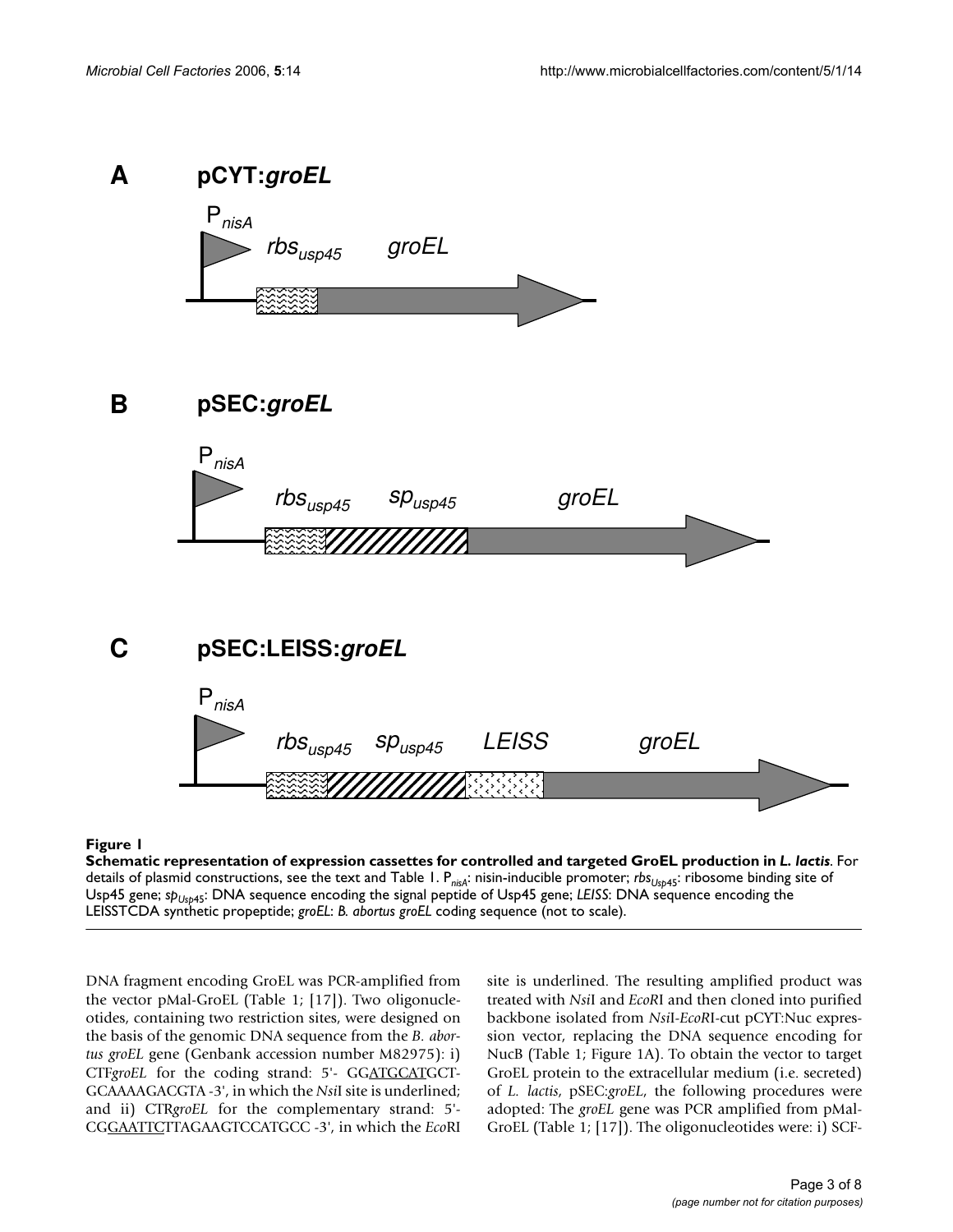*groEL* for the coding strand: 5'- GGATGCAT**CA**GCT-GCAAAAGACGTA -3', in which the *Nsi*I site is underlined and CA (in bold) was added to adapt the reading frame of *spUsp45*; and ii) SCR*groEL* for the complementary strand: 5'- CGGTTAACTTAGAAGTCCATGCC -3', in which the *Hpa*I site is underlined. The PCR product was then digested by *Nsi*I and *Hpa*I and cloned into purified backbone isolated from *Nsi*I-*Eco*RV-cut pSEC:Nuc expression vector, again replacing the DNA sequence encoding for NucB (Table 1; Figure 1B).

In both cases, pCYT:*groEL* and pSEC:*groEL* were first obtained in *E. coli* TG1 and then transferred into *L. lactis* NZ9000 [40,41]. All constructions were confirmed by DNA sequencing. Surprisingly, during procedures to recover *L. lactis* NZ9000 colonies harboring the pCYT:*groEL* plasmid, we observed that such colonies did not grow normally, taking around four days to be visible in selective M17-agar plates; while *L. lactis* NZ9000 colonies harboring the pSEC:*groEL* plasmid, hereafter called NZ(pSEC:*groEL*), normally grew in 18–24 hours. Moreover, when some colonies were grown in selective liquid medium, they reached a maximum  $OD_{600nm}$  of around 0.05, after overnight culture, compared to  $OD_{600nm}$  of around 1.5 for NZ(pSEC:*groEL*). One hypothesis to explain this phenomenon is that the pCYT:*groEL* plasmid has a basal expression level, and GroEL could therefore interact with lactococcal proteins, generating detrimental disorders in the host cellular metabolism. Prokaryotic chaperones are functionally well conserved and, once cloned in a foreign host, a chaperone may interact with the host proteins [42,43]. We already observed similar phenomena in *L. lactis* with various viral, prokaryote and eukaryote proteins (for a review see [44]); lactococcal strains engineered to produce cytoplasmic protein forms had a reduced growth rate, and consequent absent or low levels of heterologous protein production.

# *L. lactis is able to produce a stable secreted form of GroEL*

As we did not succeeded in obtaining an *L. lactis* strain that produced GroEL in the cytoplasm, we continued the analysis of the *L. lactis* strain that produced a secreted form of GroEL. To evaluate whether this recombinant strain is able to produce and export GroEL outside the cell, we performed Western blot analysis of proteins extracted from cell (C) and supernatant (S) fractions of induced and non-induced NZ(pSEC:*groEL*) cultures. Analysis of induced NZ(pSEC:*groEL*) samples revealed only one band in the C fraction, with an expected size of around 60 kDa, which corresponds to the GroEL precursor (SP*Usp45*::GroEL) (Figure 2). In the S fraction, we also detected only one band at the expected size for mature GroEL (around 57 kDa) (Figure 2). However, in this latter case, only trace amounts of mature GroEL could be detected in the S fraction; this indicates that the GroEL

precursor remained stacked in the C fraction, probably associated with the cell envelope. Thus, secreted form of GroEL seems not to be interfering with the host physiology due to the fact that GroEL is fused to SP*Usp45* which in turn targets the hybrid protein to the extracellular medium, or at least, in this case, to the cell envelope. SP*Usp45*::GroEL might undergo rapid folding right after their synthesis, which interferes with (or hampers) the secretion process. Moreover, sometimes, secreted proteins require subsequent folding and maturation steps to acquire their active conformation. The secretion efficiency (SE; the ratio of mature protein secreted in the supernatant as a fraction of intracellular content) was estimated to be ~3–5%. Inefficiency in *B. abortus* GroEL secretion was previously reported by Leclerq et al. (2002; [17]), using the mammalian expression vector pCMV-tPA, containing a signal peptide sequence fused to *groEL*. Very low levels of GroEL were observed both in the C and S fractions from D17 cells (dog osteosarcoma cell line), in spite of the presence of GroEL transcripts. In this case, a possible explanation is that as *B. abortus* GroEL is able to associate with the bacterial surface through the type IV secretion system and to interact directly or indirectly with cellular prion protein (PrPC) on host cells [45], these properties may interfere with the secretion process. On the other hand, in the case of *L. lactis*, low GroEL SE may be due to an interaction with the cell envelope, mediated by a secretion system other than the type IV system, which is not present in lactococcal cells [46]. A similar effect was already observed in a *L. lactis* strain designed to produce a secreted form of bovine rotavirus nonstructural protein 4 (NSP4) [47]. No NSP4 was detected in the S fraction, and both precursor and mature protein were only detected in the C fraction. The authors suggest that NSP4 could be associated with the cell envelope, probably due to hydrophobic domains that prevent its release into the medium.

Interestingly, the secreted GroEL seems not to be a target for the unique *L. lactis* housekeeping extracellular protease (HtrA; [48]), since degradation products were not detected by Western blotting (see Methods section) in the S fraction of induced NZ(pSEC:*groEL*) cultures samples (Figure 2). As previously reported [48,49], a number of exported heterologous proteins already produced in wild type *L. lactis* strains are recognized by this protease as foreign, being degraded during translocation steps across the cell envelope. We suppose that this did not occur in our strain because *B. abortus* GroEL seems to be structurally and functionally well-conserved. Comparison analyses of GroEL amino acid sequence from *B. abortus* S19 (accession number: AAA22997) and *L. lactis* IL1403 (accession number: NP266550) showed that these sequences possess around 54% identity, and both sequences harbor a highly-conserved Cpn60 chaperonin motif.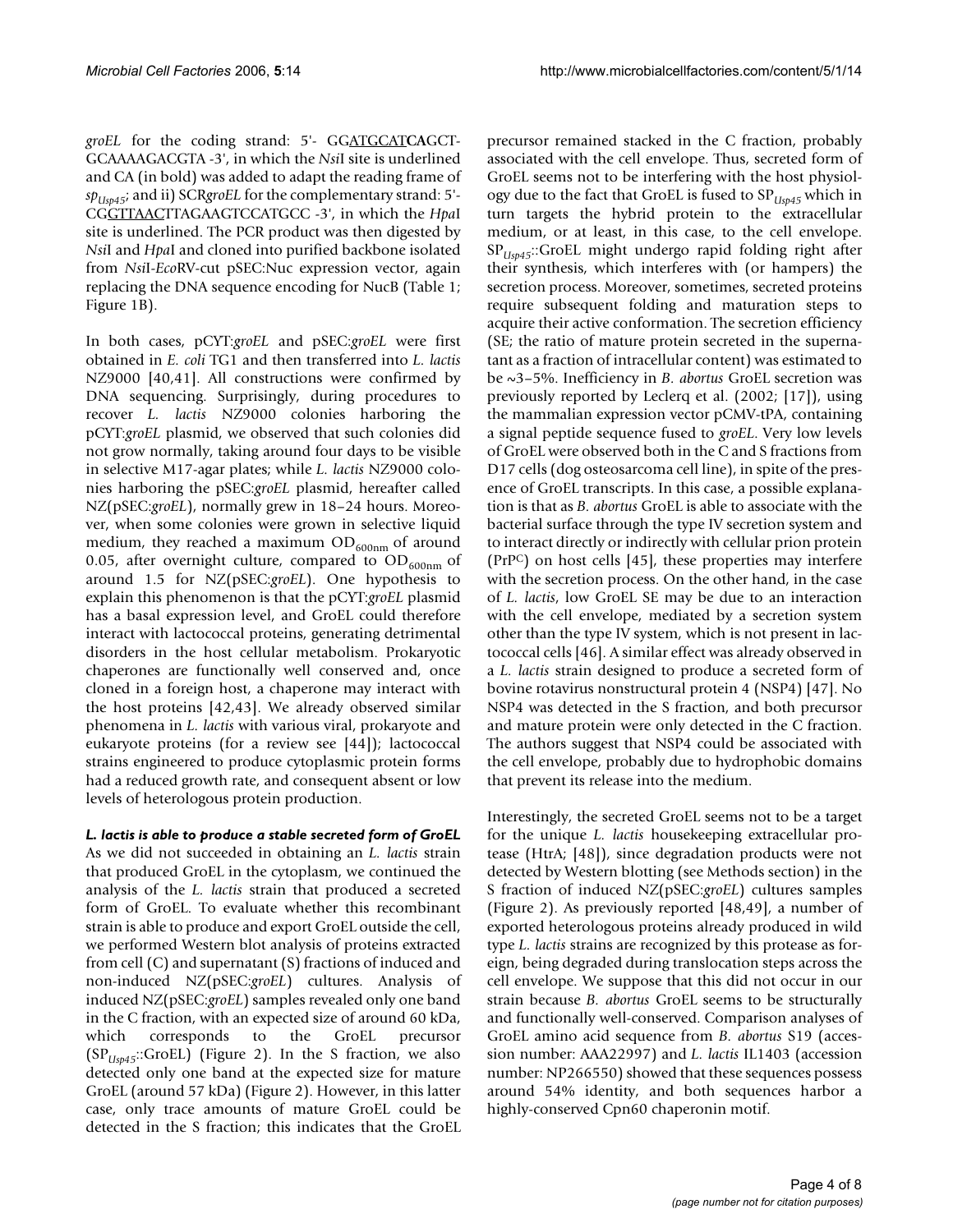

## Western blot analyses of nisin-induced **Figure 2** *L. lactis* NZ9000 (pSEC:*groEL*) and (pSEC:LEISS:*groEL*) strains

**Western blot analyses of nisin-induced** *L. lactis* **NZ9000 (pSEC:***groEL***) and (pSEC:LEISS:***groEL***) strains**. Protein extracts of culture samples of NZ(pSEC:*groEL*) and NZ(pSEC:LEISS:*groEL*) strains were prepared from cell (lanes C) and supernatant (lanes S) fractions and were analyzed by Western blotting using anti-GroEL antibodies. The migration positions of precursor- and mature-GroEL forms are indicated by arrows. Purified GroEL (around 12 µg) was used as the standard (lane Std), and molecular masses are indicated on the left.

In conclusion, even though low SE was observed, *L. lactis* was able to produce and target *B. abortus* GroEL to the extracellular medium. Moreover, degradation products related to lactococcal HtrA activity were not observed in the S fraction from induced NZ(pSEC:*groEL*) culture samples, and so *L. lactis* seems to be able to produce a stable form of GroEL.

#### *Synthetic propeptide does not enhance secretion efficiency of GroEL*

Previous studies showed that the synthetic propeptide LEISSTCDA (hereafter called LEISS) can enhance SE of heterologous proteins in *L. lactis* (for a review see [44]). We examined whether LEISS could improve SE of GroEL. For this purpose, we used pSEC:LEISS vector, which is a derivative of pSEC:Nuc vector, plus a DNA fragment encoding for LEISS synthetic propeptide fused between SP*Usp*45 and *nucB* (Table 1; [33]). The DNA fragment encoding GroEL was cloned into pSEC:LEISS, using the same experimental procedure as that used for cloning the secreted form of GroEL (see above). The resulting plasmid, pSEC:LEISS:*groEL* (Table 1; Figure 1C), was established in *L. lactis* NZ9000 [NZ(pSEC:LEISS:*groEL*)] and GroEL production and secretion was then examined by Western blot analysis. LEISS did not exert any significant influence on SE of GroEL, since comparable amounts of GroEL were present in the S fraction from both NZ(pSEC:*groEL*) and NZ(pSEC:LEISS:*groEL*) (Figure 2). Note that GroEL is the second reported protein in which LEISS has no influence on the SE. The first one was the hybrid protein Nuc-NSP4 [49].

# **Conclusion**

This work is part of an ongoing project geared to producing and testing new *B. abortus* antigens that could be used as alternative vaccines against brucellosis. Here we have described the construction of lactococcal strains that produce *B. abortus* GroEL heat-shock protein, a well-known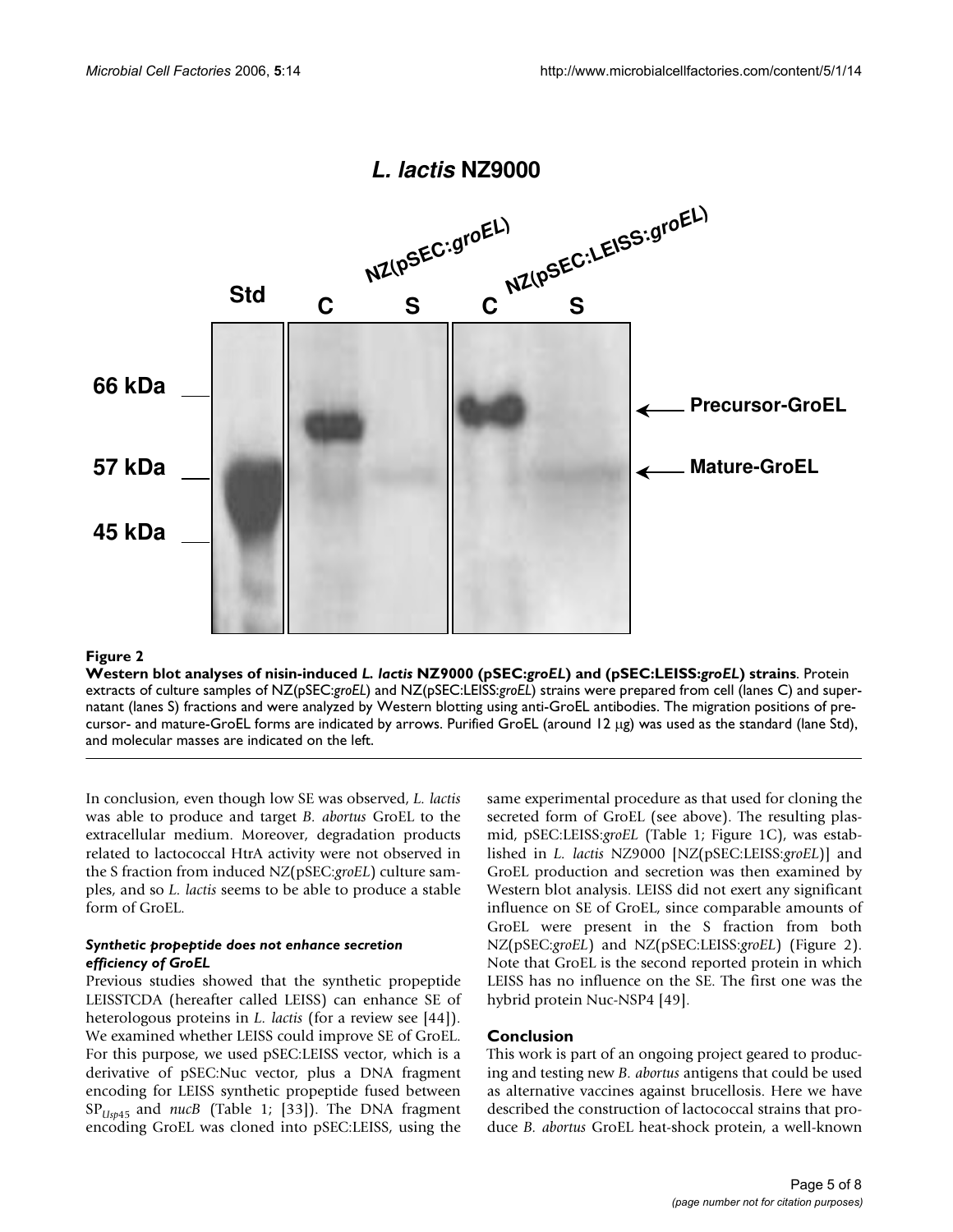immunodominant target for both humoral and cellular immune responses [8,16]. *L. lactis* was able to produce, and to secrete, a stable form of GroEL into the extracellular medium. Despite concerns about the low SE of GroEL, which suggest that this antigen interacts with the cell envelope of *L. lactis*, secretion seems to be the best way to achieve both production and protein yields, regardless of cellular location. Therefore, this new *L. lactis* strain has potential for oral immunization trials. Immunization assays using this strain are now in progress and will allow definition of the immune response and the level of protection that GroEL confers against challenge with *B. abortus*.

# **Methods**

# *Bacterial strains, growth conditions and plasmids*

*Escherichia coli* TG1 (Table 1; [50]) was aerobically grown in Luria-Bertani medium at 37°C. *L. lactis* NZ9000 (Table 1; [51]) was grown in M17 medium supplemented with 0.5% glucose (GM17) at 30°C. When required, antibiotics were added as follows: ampicillin  $(100 \mu g/ml)$  and chloramphenicol (10 µg/ml) for *E. coli*, and chloramphenicol (10 µg/ml) for *L. lactis*.

Lactococcal plasmids pCYT:Nuc, pSEC:Nuc and pSEC:LEISS:Nuc (Table 1; [33,34]) were used in order to: i) control the expression of the *B. abortus groEL*, through a nisin-inducible promoter, P*nisA* [39]; and ii) target the *B. abortus* GroEL either to the cytoplasm or to the extracellular medium. For further details about plasmid constructions, see the results and discussion section.

# *DNA manipulations*

General DNA manipulation techniques were carried out according to standard procedures [40]. Unless otherwise indicated, DNA restriction and modification enzymes were used as recommended by the suppliers. DNA fragments were isolated from agarose gels with the Concert™ Rapid Gel Extraction System (Gibco BRL). PCR amplifications were made using Taq DNA polymerase (Invitrogen™) in a DNA thermocycler (MJ Research, Inc.). Plasmid DNA from *E. coli* and *L. lactis* was isolated, as previously described [40,41]. DNA sequencing was carried out on double-stranded plasmid DNA by the dideoxy chain termination method [52] with MegaBACE Sequencing Systems (Amersham Biosciences). Routine amino acid homology searches were performed by the "Basic Local Alignment Search Tool" (BLAST; [53]), service of the National Center for Biotechnology Information (NCBI). Amino acid sequence similarity searches were performed by the ClustalW [54], service of the European Bioinformatics Institute. Further analyses for the identification of protein-conserved motifs were performed with the "Protein Families Database" (Pfam; [55]), service of the Wellcome Trust Sanger Institute.

# *Conditions of nisin induction*

For induction of the nisin promoter, overnight cultures of recombinant *L. lactis* strains harboring pCYT:*groEL*, pSEC:*groEL* or pSEC:LEISS:*groEL* (Table 1) were used to inoculate fresh medium at a dilution of 1/100. At an optical density at 600 nm (OD<sub>600</sub>) of  $\sim$ 0.4, 1 ng/ml of nisin (Sigma) was added and cultures were incubated for one hour, before performing cell fractionation and protein extractions.

### *Protein extractions and Western blotting*

Protein samples were prepared from *L. lactis* cultures, as previously described [56], except for the introduction of protease inhibitors and mild precipitation procedures. Briefly, protein samples were prepared from 2 ml of cultures, and the cell pellet and supernatant were treated separately. To inhibit proteolysis in supernatant samples, 1 mM phenylmethylsulfonyl fluoride (PMSF) and 10 mM dithiothreitol (DTT) were added. Proteins were then precipitated by addition of 100 µl of 100% trichloroacetic acid, incubated for 10 min on ice, and then centrifuged 10 min at  $17,500 \times g$  at  $4^{\circ}$ C. For the cell fraction, TES-Lys buffer (25% sucrose, 1 mM EDTA, 50 mM Tris-HCl [pH 8.0], lysozyme [10 mg/ml]) was complemented with 1 mM PMSF and 10 mM DTT. Twelve percent sodium dodecyl sulfate-polyacrylamide gel electrophoresis (SDS-PAGE) and Western blot, using anti-GroEL antibodies [17], were performed, as described previously [40]. Immunodetections were carried out with protein G horseradish peroxidase conjugate (BioRad) and the ECL Kit (Dupont-NEN), as recommended by the suppliers. Quantification of GroEL was performed by scanning blots after immunodetection, comparing the signals to those of known amounts of purified GroEL [38].

# **Authors' contributions**

AM, LGBH, LAR, YLL and SCO equally contributed to this work, participating in the plasmid and strain constructions, molecular biology procedures, sequence alignments, scientific discussion, data interpretation, and manuscript draft. PL and VA share credit in this work for senior authorship.

# **Acknowledgements**

This work was supported by CAPES/COFECUB # 319/00-II (Comité Français d'Etudes et de Coopération Universitaire avec le Brésil & Coordenação de Aperfeiçoamento de Pessoal de Nível Superior, Brasil), FINEP # 01.04.0760.00 (Financiadora de Estudos e Projetos – Ministério da Ciência e Tecnologia, Brasil), and PADCT/CNPq # 620004/2004-5 (Programa de Apoio ao Desenvolvimento Científico e Tecnológico – Ministério da Ciência e Tecnologia & Conselho Nacional de Desenvolvimento Científico e Tecnológico, Brasil).

#### **References**

1. Nicoletti PL: **Relationship between animal and human disease.** In *Brucellosis: clinical and laboratory aspects* Edited by: Young EJ, Corbel MJ. Boca Raton, FL: CRC Press; 1989:41-51.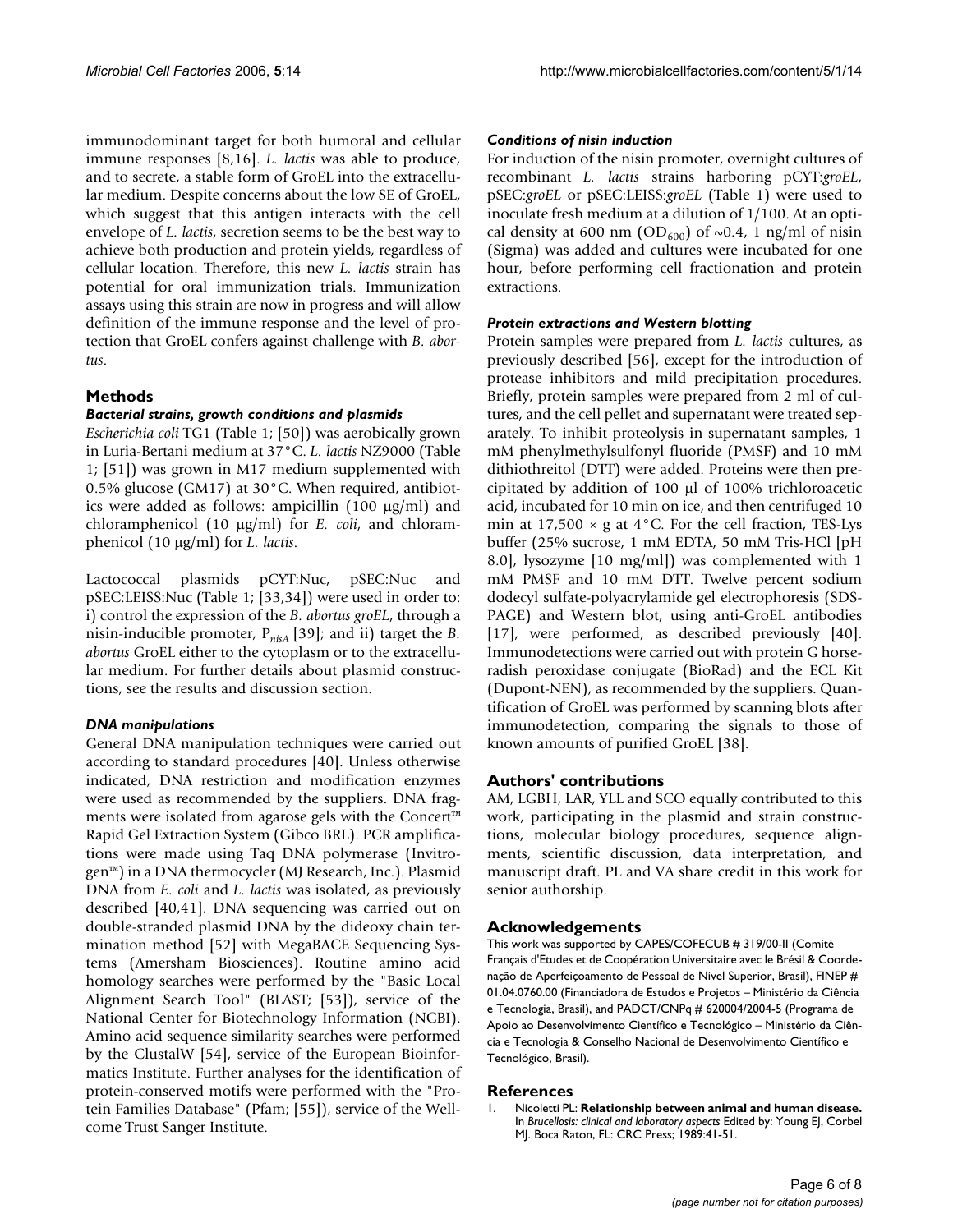- 2. Boschiroli M, Foulongne V, O'Callaghan D: **[Brucellosis: a world](http://www.ncbi.nlm.nih.gov/entrez/query.fcgi?cmd=Retrieve&db=PubMed&dopt=Abstract&list_uids=11173035)[wide zoonosis.](http://www.ncbi.nlm.nih.gov/entrez/query.fcgi?cmd=Retrieve&db=PubMed&dopt=Abstract&list_uids=11173035)** *Curr Opin Microbiol* 2001, **4:**58-64.
- 3. Corner LA, Alton GG: **Persistence of** *Brucella abortus* **[strain 19](http://www.ncbi.nlm.nih.gov/entrez/query.fcgi?cmd=Retrieve&db=PubMed&dopt=Abstract&list_uids=6805054) [infection in adult cattle vaccinated with reduced doses.](http://www.ncbi.nlm.nih.gov/entrez/query.fcgi?cmd=Retrieve&db=PubMed&dopt=Abstract&list_uids=6805054)** *Res Vet Sci* 1981, **31:**342-344.
- 4. Schurig GG, Roop RM 2nd, Bagchi T, Boyle S, Buhrman D, Sriranganathan N: **Biological properties of RB51; a stable rough strain of** *Brucella abortus***[.](http://www.ncbi.nlm.nih.gov/entrez/query.fcgi?cmd=Retrieve&db=PubMed&dopt=Abstract&list_uids=1908158)** *Vet Microbiol* 1991, **28:**171-188.
- 5. Cheville NF, Stevens MG, Jensen AE, Tatum FM, Halling SM: **Immune responses and protection against infection and abortion in cattle experimentally vaccinated with mutant strains of** *Brucella abortus***[.](http://www.ncbi.nlm.nih.gov/entrez/query.fcgi?cmd=Retrieve&db=PubMed&dopt=Abstract&list_uids=8250382)** *Am J Vet Res* 1993, **54:**1591-1597.
- 6. Oliveira SC, Splitter GA: **Subcloning and expression of the** *Brucella abortus* **[L7/L12 ribosomal gene and T-lymphocyte rec](http://www.ncbi.nlm.nih.gov/entrez/query.fcgi?cmd=Retrieve&db=PubMed&dopt=Abstract&list_uids=7927808)[ognition of the recombinant protein.](http://www.ncbi.nlm.nih.gov/entrez/query.fcgi?cmd=Retrieve&db=PubMed&dopt=Abstract&list_uids=7927808)** *Infect Immun* 1994, **62:**5201-5204.
- 7. Roop RM 2nd, Fletcher TW, Sriranganathan NM, Boyle SM, Schurig GG: **Identification of an immunoreactive** *Brucella abortus* **[HtrA stress response protein homolog.](http://www.ncbi.nlm.nih.gov/entrez/query.fcgi?cmd=Retrieve&db=PubMed&dopt=Abstract&list_uids=8112833)** *Infect Immun* 1994, **62:**1000-1007.
- 8. Oliveira SC, Harms JS, Banai M, Splitter GA: **Recombinant** *Brucella abortus* **[proteins that induce proliferation and gamma-inter](http://www.ncbi.nlm.nih.gov/entrez/query.fcgi?cmd=Retrieve&db=PubMed&dopt=Abstract&list_uids=8964089)[feron secretion by CD4+ T cells from Brucella-vaccinated](http://www.ncbi.nlm.nih.gov/entrez/query.fcgi?cmd=Retrieve&db=PubMed&dopt=Abstract&list_uids=8964089) mice and delayed-type hypersensitivity in sensitized guinea [pigs.](http://www.ncbi.nlm.nih.gov/entrez/query.fcgi?cmd=Retrieve&db=PubMed&dopt=Abstract&list_uids=8964089)** *Cell Immunol* 1996, **172:**262-268.
- 9. Vemulapalli R, He Y, Boyle SM, Sriranganathan N, Schurig GG: **Overexpression of protective antigen as a novel approach to enhance vaccine efficacy of** *Brucella abortus* **[strain RB51.](http://www.ncbi.nlm.nih.gov/entrez/query.fcgi?cmd=Retrieve&db=PubMed&dopt=Abstract&list_uids=10816475)** *Infect Immun* 2000, **68:**3286-3289.
- 10. Zhan Y, Yang J, Cheers C: **[Cytokine response of T-cell subsets](http://www.ncbi.nlm.nih.gov/entrez/query.fcgi?cmd=Retrieve&db=PubMed&dopt=Abstract&list_uids=8514387) [from Brucella abortus-infected mice to soluble Brucella pro](http://www.ncbi.nlm.nih.gov/entrez/query.fcgi?cmd=Retrieve&db=PubMed&dopt=Abstract&list_uids=8514387)[teins.](http://www.ncbi.nlm.nih.gov/entrez/query.fcgi?cmd=Retrieve&db=PubMed&dopt=Abstract&list_uids=8514387)** *Infect Immun* 1993, **61:**2841-2847.
- 11. Oliveira SC, Splitter GA: **CD8+ type 1 CD44hi CD45 RBlo T lymphocytes control intracellular** *Brucella abortus* **[infection](http://www.ncbi.nlm.nih.gov/entrez/query.fcgi?cmd=Retrieve&db=PubMed&dopt=Abstract&list_uids=7589125) [as demonstrated in major histocompatibility complex class](http://www.ncbi.nlm.nih.gov/entrez/query.fcgi?cmd=Retrieve&db=PubMed&dopt=Abstract&list_uids=7589125) [I- and class II-deficient mice.](http://www.ncbi.nlm.nih.gov/entrez/query.fcgi?cmd=Retrieve&db=PubMed&dopt=Abstract&list_uids=7589125)** *Eur J Immunol* 1995, **25:**2551-2557.
- 12. Oliveira SC, Harms JS, Rech EL, Rodarte RS, Bocca AL, Goes AM, Splitter GA: **[The role of T cell subsets and cytokines in the reg](http://www.ncbi.nlm.nih.gov/entrez/query.fcgi?cmd=Retrieve&db=PubMed&dopt=Abstract&list_uids=9686182)[ulation of intracellular bacterial infection.](http://www.ncbi.nlm.nih.gov/entrez/query.fcgi?cmd=Retrieve&db=PubMed&dopt=Abstract&list_uids=9686182)** *Braz J Med Biol Res* 1998, **31:**77-84.
- 13. Lin J, Adams LG, Ficht TA: **Characterization of the heat shock response in** *Brucella abortus* **[and isolation of the gene encod](http://www.ncbi.nlm.nih.gov/entrez/query.fcgi?cmd=Retrieve&db=PubMed&dopt=Abstract&list_uids=1350274)[ing the GroEL heat shock protein.](http://www.ncbi.nlm.nih.gov/entrez/query.fcgi?cmd=Retrieve&db=PubMed&dopt=Abstract&list_uids=1350274)** *Infect Immun* 1992, **60:**2425-2431.
- 14. Lemos JA, Castro GM: **Expression of heat-shock proteins in** *Streptococcus pyogenes* **[and their immunoreactivity with sera](http://www.ncbi.nlm.nih.gov/entrez/query.fcgi?cmd=Retrieve&db=PubMed&dopt=Abstract&list_uids=9877192) [from patients with streptococcal diseases.](http://www.ncbi.nlm.nih.gov/entrez/query.fcgi?cmd=Retrieve&db=PubMed&dopt=Abstract&list_uids=9877192)** *J Med Microbiol* 1998, **47:**711-715.
- 15. Silva CL: **[The potential use of the heat shock proteins to vac](http://www.ncbi.nlm.nih.gov/entrez/query.fcgi?cmd=Retrieve&db=PubMed&dopt=Abstract&list_uids=10602675)[cinate against mycobacterial infections.](http://www.ncbi.nlm.nih.gov/entrez/query.fcgi?cmd=Retrieve&db=PubMed&dopt=Abstract&list_uids=10602675)** *Microbes Infect* 1999, **1:**429-435.
- 16. Lin J, Adams LG, Ficht TA: **Immunological response to the** *Brucella abortus* **[GroEL homolog.](http://www.ncbi.nlm.nih.gov/entrez/query.fcgi?cmd=Retrieve&db=PubMed&dopt=Abstract&list_uids=8926120)** *Infect Immun* 1996, **64:**4396-4400.
- 17. Leclerq S, Harms JS, Rosinha GMS, Azevedo V, Oliveira SC: **Induction of a Th1-type of immune response but not protective immunity by intramuscular DNA immunisation with** *Brucella abortus* **GroEL heat-shock gene.** *J Med Microbiol* 2002, **50:**1-7.
- 18. Shata MT, Stevceva L, Agwale S, Lewis GK, Hone DM: **[Recent](http://www.ncbi.nlm.nih.gov/entrez/query.fcgi?cmd=Retrieve&db=PubMed&dopt=Abstract&list_uids=10652479) [advances with recombinant bacterial vaccine vectors.](http://www.ncbi.nlm.nih.gov/entrez/query.fcgi?cmd=Retrieve&db=PubMed&dopt=Abstract&list_uids=10652479)** *Mol Med Today* 2000, **6:**66-71.
- 19. Kurstak E: **[Recent progress in vaccines development and new](http://www.ncbi.nlm.nih.gov/entrez/query.fcgi?cmd=Retrieve&db=PubMed&dopt=Abstract&list_uids=11257332) [trends in immunization.](http://www.ncbi.nlm.nih.gov/entrez/query.fcgi?cmd=Retrieve&db=PubMed&dopt=Abstract&list_uids=11257332)** *Vaccine* 2001, **19:**2198-2200.
- 20. Ellis RW: **[Technologies for the design, discovery, formulation](http://www.ncbi.nlm.nih.gov/entrez/query.fcgi?cmd=Retrieve&db=PubMed&dopt=Abstract&list_uids=11257409) [and administration of vaccines.](http://www.ncbi.nlm.nih.gov/entrez/query.fcgi?cmd=Retrieve&db=PubMed&dopt=Abstract&list_uids=11257409)** *Vaccine* 2001, **19:**2681-2687.
- 21. Cripps AW, Kyd JM, Foxwell R: **[Vaccines and mucosal immuni](http://www.ncbi.nlm.nih.gov/entrez/query.fcgi?cmd=Retrieve&db=PubMed&dopt=Abstract&list_uids=11257385)[sation.](http://www.ncbi.nlm.nih.gov/entrez/query.fcgi?cmd=Retrieve&db=PubMed&dopt=Abstract&list_uids=11257385)** *Vaccine* 2001, **19:**2513-2515.
- Thole JER, van Dalen PJ, Havenith CEG, Pouwels PH, Seegers JFML, Tielen FD, van dar Zee M, Zegers ND, Shaw M: **[Live bacterial](http://www.ncbi.nlm.nih.gov/entrez/query.fcgi?cmd=Retrieve&db=PubMed&dopt=Abstract&list_uids=11249657) [delivery systems for development of mucosal vaccines.](http://www.ncbi.nlm.nih.gov/entrez/query.fcgi?cmd=Retrieve&db=PubMed&dopt=Abstract&list_uids=11249657)** *Curr Opin Mol Ther* 2000, **2:**94-99.
- 23. Medina E, Guzmán CA: **[Use of live bacterial vaccine vectors for](http://www.ncbi.nlm.nih.gov/entrez/query.fcgi?cmd=Retrieve&db=PubMed&dopt=Abstract&list_uids=11166877) [antigen delivery: potential and limitations.](http://www.ncbi.nlm.nih.gov/entrez/query.fcgi?cmd=Retrieve&db=PubMed&dopt=Abstract&list_uids=11166877)** *Vaccine* 2001, **19:**1573-1580.
- 24. Gentschev I, Dietrich G, Spreng S, Kolb-Maurer A, Brinkmann V, Grode L, Hess J, Kaufmann SHE, Goebel W: **[Recombinant attenu-](http://www.ncbi.nlm.nih.gov/entrez/query.fcgi?cmd=Retrieve&db=PubMed&dopt=Abstract&list_uids=11257401)**

**[ated bacteria for the delivery of subunit vaccines.](http://www.ncbi.nlm.nih.gov/entrez/query.fcgi?cmd=Retrieve&db=PubMed&dopt=Abstract&list_uids=11257401)** *Vaccine* 2001, **19:**2621-2628.

- 25. Mielcarek N, Alonso S, Locht C: **[Nasal vaccination using live bac](http://www.ncbi.nlm.nih.gov/entrez/query.fcgi?cmd=Retrieve&db=PubMed&dopt=Abstract&list_uids=11516779)[terial vectors.](http://www.ncbi.nlm.nih.gov/entrez/query.fcgi?cmd=Retrieve&db=PubMed&dopt=Abstract&list_uids=11516779)** *Adv Drug Deliv Rev* 2001, **51:**55-69.
- 26. Wells JM, Robinson K, Chamberlain LM, Schofield KM, Le Page RW: **[Lactic acid bacteria as vaccine delivery vehicles.](http://www.ncbi.nlm.nih.gov/entrez/query.fcgi?cmd=Retrieve&db=PubMed&dopt=Abstract&list_uids=8879413)** *Antonie Van Leeuwenhoek* 1996, **70:**317-330.
- 27. Pouwels PH, Leer RJ, Shaw M, den Bak-Glashouwer MJH, Tielen FD, Smit E, Martinez B, Jore J, Conway PL: **[Lactic acid bacteria as anti](http://www.ncbi.nlm.nih.gov/entrez/query.fcgi?cmd=Retrieve&db=PubMed&dopt=Abstract&list_uids=9704864)[gen delivery vehicles for oral immunization purposes.](http://www.ncbi.nlm.nih.gov/entrez/query.fcgi?cmd=Retrieve&db=PubMed&dopt=Abstract&list_uids=9704864)** *Int J Food Microbiol* 1998, **41:**155-167.
- Xin KQ, Hoshino Y, Toda Y, Igimi S, Kojima Y, Jounai N, Ohba K, Kushiro A, Kiwaki M, Hamajima K, Klinman D, Okuda K: **Immunogenicity and protective efficacy of orally administered recombinant** *Lactococcus lactis* **[expressing surface-bound](http://www.ncbi.nlm.nih.gov/entrez/query.fcgi?cmd=Retrieve&db=PubMed&dopt=Abstract&list_uids=12649143) [HIV Env.](http://www.ncbi.nlm.nih.gov/entrez/query.fcgi?cmd=Retrieve&db=PubMed&dopt=Abstract&list_uids=12649143)** *Blood* 2003, **102:**223-228.
- Pontes DS, Dorella FA, Ribeiro LA, Miyoshi A, Le Loir Y, Gruss A, Oliveira SC, Langella P, Azevedo V: **Induction of partial protection in mice after oral administration of** *Lactococcus lactis* **producing** *Brucella abortus* **[L7/L12 antigen.](http://www.ncbi.nlm.nih.gov/entrez/query.fcgi?cmd=Retrieve&db=PubMed&dopt=Abstract&list_uids=15203917)** *J Drug Target* 2003, **11:**489-493.
- 30. Robinson K, Chamberlain LM, Lopez MC, Rush CM, Marcotte H, Le Page RW, Wells JM: **Mucosal and cellular immune responses elicited by recombinant** *Lactococcus lactis* **[strains expressing](http://www.ncbi.nlm.nih.gov/entrez/query.fcgi?cmd=Retrieve&db=PubMed&dopt=Abstract&list_uids=15102785) [tetanus toxin fragment C.](http://www.ncbi.nlm.nih.gov/entrez/query.fcgi?cmd=Retrieve&db=PubMed&dopt=Abstract&list_uids=15102785)** *Infect Immun* 2004, **72:**2753-2761.
- 31. Pei H, Liu J, Cheng Y, Sun C, Wang C, Lu Y, Ding J, Zhou J, Xiang H: **Expression of SARS-coronavirus nucleocapsid protein in** *Escherichia coli* **and** *Lactococcus lactis* **[for serodiagnosis and](http://www.ncbi.nlm.nih.gov/entrez/query.fcgi?cmd=Retrieve&db=PubMed&dopt=Abstract&list_uids=15660214) [mucosal vaccination.](http://www.ncbi.nlm.nih.gov/entrez/query.fcgi?cmd=Retrieve&db=PubMed&dopt=Abstract&list_uids=15660214)** *Appl Microbiol Biotechnol* 2005, **68:**220-227.
- 32. Bermudez-Humaran LG, Cortes-Perez NG, Lefevre F, Guimaraes V, Rabot S, Alcocer-Gonzalez JM, Gratadoux JJ, Rodriguez-Padilla C, Tamez-Guerra RS, Corthier G, Gruss A, Langella P: **[A novel](http://www.ncbi.nlm.nih.gov/entrez/query.fcgi?cmd=Retrieve&db=PubMed&dopt=Abstract&list_uids=16301635) mucosal vaccine based on live lactococci expressing E7 anti[gen and IL-12 induces systemic and mucosal immune](http://www.ncbi.nlm.nih.gov/entrez/query.fcgi?cmd=Retrieve&db=PubMed&dopt=Abstract&list_uids=16301635) responses and protects mice against Human Papillomavirus [Type 16-induced tumors.](http://www.ncbi.nlm.nih.gov/entrez/query.fcgi?cmd=Retrieve&db=PubMed&dopt=Abstract&list_uids=16301635)** *J Immunol* 2005, **175:**7297-7302.
- Ribeiro LA, Azevedo V, Le Loir Y, Oliveira SC, Dieye Y, Piard JC, Gruss A, Langella P: **Production and targeting of the** *Brucella abortus* **antigen L7/L12 in** *Lactococcus lactis***[: first step](http://www.ncbi.nlm.nih.gov/entrez/query.fcgi?cmd=Retrieve&db=PubMed&dopt=Abstract&list_uids=11823235) [towards food-grade live vaccines against brucellosis.](http://www.ncbi.nlm.nih.gov/entrez/query.fcgi?cmd=Retrieve&db=PubMed&dopt=Abstract&list_uids=11823235)** *Appl Environ Microbiol* 2002, **68:**910-916.
- 34. Bermúdez-Humarán LG, Langella P, Commissaire J, Gilbert S, Le Loir Y, L'Haridon R, Corthier G: **Controlled intra- or extracellular production of staphylococcal nuclease and ovine omega interferon in** *Lactococcus lactis***[.](http://www.ncbi.nlm.nih.gov/entrez/query.fcgi?cmd=Retrieve&db=PubMed&dopt=Abstract&list_uids=12892897)** *FEMS Microbiol Lett* 2003, **224:**307-313.
- <span id="page-6-0"></span>35. Norton PM, Brown HW, Le Page RWF: **The immune response to** *Lactococcus lactis* **[: implications for its use as a vaccine deliv](http://www.ncbi.nlm.nih.gov/entrez/query.fcgi?cmd=Retrieve&db=PubMed&dopt=Abstract&list_uids=8076800)[ery vehicle.](http://www.ncbi.nlm.nih.gov/entrez/query.fcgi?cmd=Retrieve&db=PubMed&dopt=Abstract&list_uids=8076800)** *FEMS Microbiol Lett* 1994, **120:**249-256.
- 36. Norton PM, Brown HW, Wells JM, Macpherson AM, Wilson PW, Le Page RW: **[Factors affecting the immunogenicity of tetanus](http://www.ncbi.nlm.nih.gov/entrez/query.fcgi?cmd=Retrieve&db=PubMed&dopt=Abstract&list_uids=8809553) [toxin fragment C expressed in Lactococcus lactis.](http://www.ncbi.nlm.nih.gov/entrez/query.fcgi?cmd=Retrieve&db=PubMed&dopt=Abstract&list_uids=8809553)** *FEMS Immunol Med Microbiol* 1996, **14:**167-177.
- 37. van Asseldonk M, Rutten G, Oteman M, Siezen RJ, de Vos WM, Simons G: **Cloning of usp45, a gene encoding a secreted protein from** *Lactococcus lactis* **subsp.** *lactis* **[MG1363.](http://www.ncbi.nlm.nih.gov/entrez/query.fcgi?cmd=Retrieve&db=PubMed&dopt=Abstract&list_uids=2123812)** *Gene* 1990, **95:**155-160.
- 38. Le Loir Y, Gruss A, Ehrlich SD, Langella P: **[Direct screening of](http://www.ncbi.nlm.nih.gov/entrez/query.fcgi?cmd=Retrieve&db=PubMed&dopt=Abstract&list_uids=8051029) [recombinants in Gram-positive bacteria using the secreted](http://www.ncbi.nlm.nih.gov/entrez/query.fcgi?cmd=Retrieve&db=PubMed&dopt=Abstract&list_uids=8051029) [staphylococcal nuclease as a reporter.](http://www.ncbi.nlm.nih.gov/entrez/query.fcgi?cmd=Retrieve&db=PubMed&dopt=Abstract&list_uids=8051029)** *J Bacteriol* 1994, **176:**5135-5139.
- 39. de Ruyter PG, Kuipers OP, de Vos WM: **Controlled gene expression systems for** *Lactococcus lactis* **[with the food-grade](http://www.ncbi.nlm.nih.gov/entrez/query.fcgi?cmd=Retrieve&db=PubMed&dopt=Abstract&list_uids=8837421) [inducer nisin.](http://www.ncbi.nlm.nih.gov/entrez/query.fcgi?cmd=Retrieve&db=PubMed&dopt=Abstract&list_uids=8837421)** *Appl Environ Microbiol* 1996, **62:**3662-3667.
- 40. Sambrook J, Fritsch EF, Maniatis T: **Molecular cloning: a laboratory manual.** Cold Spring Harbor: Cold Spring Harbor Laboratory Press; 1989.
- 41. Langella P, Le Loir Y, Ehrlich SD, Gruss A: **Efficient plasmid mobilization by pIP501 in** *Lactococcus lactis* **subsp.** *lactis***[.](http://www.ncbi.nlm.nih.gov/entrez/query.fcgi?cmd=Retrieve&db=PubMed&dopt=Abstract&list_uids=8376328)** *J Bacteriol* 1993, **175:**5806-5813.
- 42. Fink AL: **[Chaperone-mediated protein folding.](http://www.ncbi.nlm.nih.gov/entrez/query.fcgi?cmd=Retrieve&db=PubMed&dopt=Abstract&list_uids=10221986)** *Physiol Rev* 1999, **79:**425-449.
- 43. Brocchieri L, Karlin S: **[Conservation among HSP60 sequences](http://www.ncbi.nlm.nih.gov/entrez/query.fcgi?cmd=Retrieve&db=PubMed&dopt=Abstract&list_uids=10752609) [in relation to structure, function, and evolution.](http://www.ncbi.nlm.nih.gov/entrez/query.fcgi?cmd=Retrieve&db=PubMed&dopt=Abstract&list_uids=10752609)** *Protein Sci* 2000, **9:**476-486.